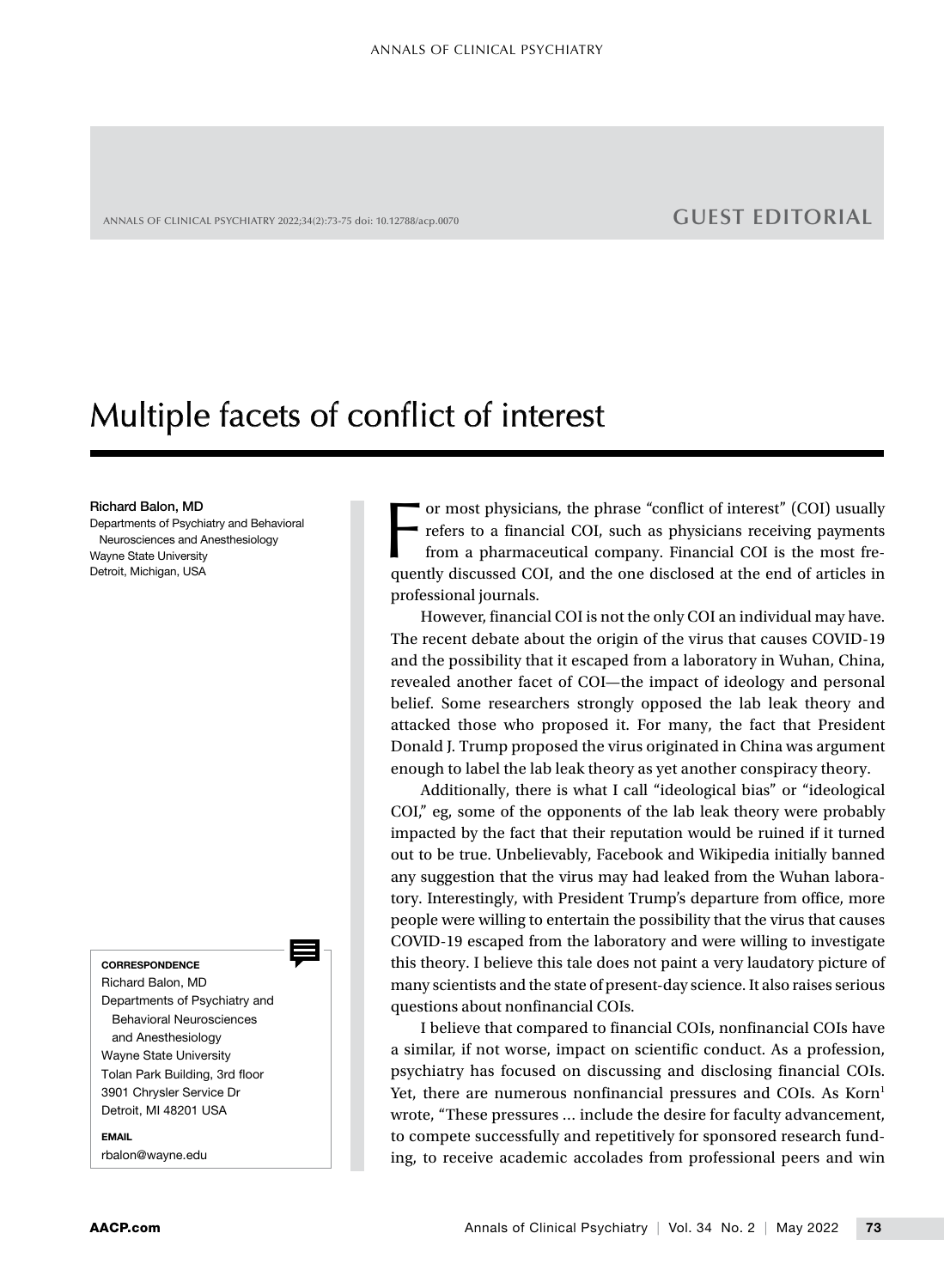prestigious research prizes, and to alleviate pain and suffering … All of these nonfinancial pressures may generate conflicts by creating strong bias toward positive results, and all of them may more powerfully influence faculty behavior than any prospect of financial enrichment." Cappola and FitzGerald<sup>2</sup> mentioned the same, adding, "in academia, the prospect of fame may be even more seductive than fortune."

In their debate on whether we should try to manage nonfinancial COIs, Wiersma et al<sup>3</sup> emphasized that nonfinancial COIs are of political, ideological, individual, or religious nature, and that dismissing them is naïve, empirically unfounded, and dangerous. They mentioned similar issues as Korn,<sup>1</sup> adding to his list of nonfinancial COIs an interest in a positive outcome in a study that may support one's previous findings and intellectual property in fruits of research. I would also add to this list of COIs the interest in suppressing results of studies that do not support one's previous results or beliefs.

Others warned of various consequences of nonfinancial COIs. Saver<sup>4</sup> suggested that secondary interests can compromise the design, conduct, and reporting of research, and that intellectual or political predispositions can bias research conduct. Viswanathan et al<sup>5</sup> warned that the risk of nonfinancial COIs can be heightened for systematic reviews and could be intertwined with other COIs, and thus when ignored, can call into question the impartiality of systematic reviews. Importantly, as Abdoul et al<sup>6</sup> found in their qualitative study, nonfinancial COIs (eg, rivalry, cronyism, geographic and academic biases) may influence allocation of finances in the grant review process.

Three areas of COI are outlined by the Office of Research Integrity (ORI) of the United States Department of Health & Human Services<sup>7</sup>: financial gain, work commitments, and intellectual and personal matters. The ORI stated, "Personal conflicts are usually the easiest to identify and resolve. Researchers generally should not serve as reviewers for grants and publications submitted by close colleagues and students … Most granting agencies require reviewers to disclose conflict of interest, including personal conflicts, as a condition of service."7 The text continues, "Intellectual conflicts are more difficult to identify, but are nonetheless important. If a researcher holds strong personal views on the importance of

a particular area of research or set of research findings, those views should be disclosed so that others can take them into consideration when judging the researcher's statements. The same is true for strong moral convictions that could influence a researcher's scientific opinions."7

One would hope that people adhere to these policies—but do they? The debate over the origin of the virus that causes COVID-19 does not attest that they do. Ideological and other nonfinancial COIs seem to permeate science on many fronts. The nonfinancial COIs (namely the ideological COIs) have a serious impact on debates—some issues are not properly debated or even allowed to be debated due to the prevailing ideological atmosphere and lack of disclosure of ideological and other COIs. We have to realize that "The politicization of science leads to a loss of confidence in science as an institution. The distrust may be justified but leaves a vacuum, often filled by a 'much more superstitious approach to knowledge.'"8 This might help explain public resistance to technologies such as genetically modified food or vaccines.<sup>8</sup> Some scientists "seem to fall prey to groupthink, and the process of peer reviewing and publishing allows dogmatic gate-keeping to get in the way of new ideas and openminded challenge."8

We need to address all nonfinancial COIs and the politicization of science as diligently, if not more so, than financial COIs (those should include COIs related to psychological treatments). We need to educate ourselves and our trainees about all facets of COIs. Cappola and FitzGerald<sup>2</sup> suggested that we abandon the term COI as it is pejorative and replace it with "confluence of interest," which implies alignment of primary and secondary interests. They also proposed a complicated strategy of terrainmapping or a dashboard of COIs, eg, "a dashboard would express and give weight to elements of fame and fortune on the y-axis, charted against individuals and entities on the x-axis that are likely to gain from the endeavor."<sup>2</sup>

Those are interesting ideas for medicine to consider in the future. At this time, we should realize that many of the scientists, promoters, and prophets of science are as human as we are and are ridden by various nonfinancial COIs that should be acknowledged and addressed on multiple levels, starting in open scientific debates. ■